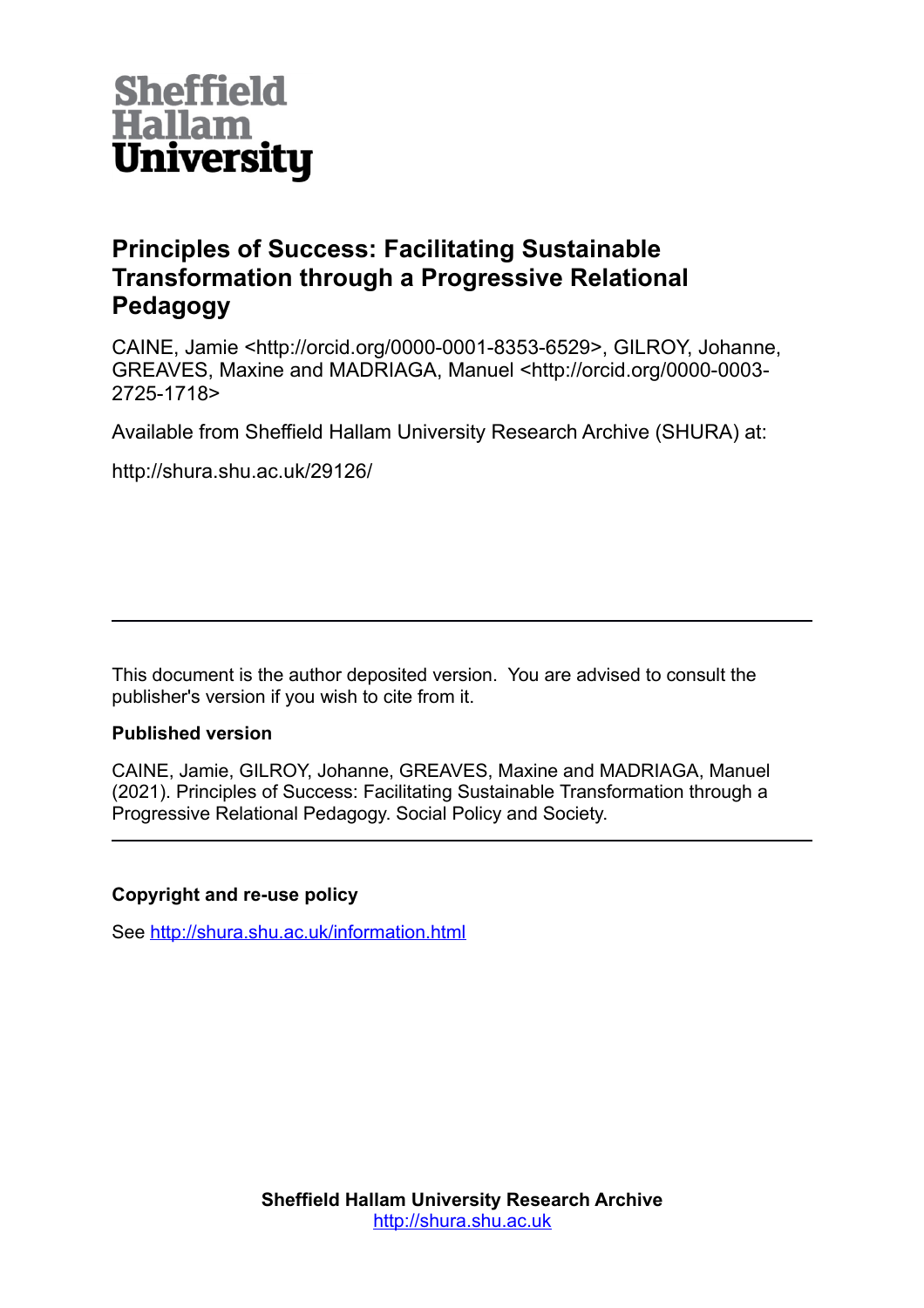© The Author(s), 2021. Published by Cambridge University Press. This is an Open Access article, distributed under the terms of the Creative Commons Attribution-NonCommercial-NoDerivatives licence [\(http://creativecommons.org/licenses/by-nc-nd/4.0/\)](http://creativecommons.org/licenses/by-nc-nd/4.0/), which permits non-commercial re-use, distribution, and reproduction in any medium, provided the original work is unaltered and is properly cited. The written permission of Cambridge University Press must be obtained for commercial re-use or in order to create a derivative work. doi[:10.1017/S1474746421000658](https://doi.org/10.1017/S1474746421000658)

# Principles of Success: Facilitating Sustainable Transformation through a Progressive Relational Pedagogy

Jamie Caine\* ®, Johanne Gilroy\*\* ®, Maxine Greaves\*\*\* ® and Manuel Madriagat **®** 

<sup>∗</sup>Sheffield Hallam University, Sheffield, UK E-mail: [j.caine@shu.ac.uk](mailto:j.caine@shu.ac.uk) (corresponding author) ∗∗Sheffield Hallam University, Sheffield, UK E-mail: [j.gilroy@shu.ac.uk](mailto:j.gilroy@shu.ac.uk) ∗∗∗Educational Consultant E-mail: [maxjg28@icloud.com](mailto:maxjg28@icloud.com) †Sheffield Hallam University, Sheffield, UK

E-mail: [m.madriaga@shu.ac.uk](mailto:m.madriaga@shu.ac.uk)

University staff from African, Asian and other Minoritised Groups (AAMG) are not resigned to the pervasiveness of white supremacy in the corridors, classrooms, and lecture theatres of the academy. This article articulates a self-study, where we employ our own narratives and stories, as leaders, teachers, and students on a race-specific initiative. The work presented here attempts to offer a counter-narrative to the colourevasive discourse and policymaking throughout the English Higher Education sector that perpetuates deficit perspectives for AAMG students. In addition to this, we propose a 'Progressive Relational Pedagogy' that provides a strong foundation for meaningful work across the Higher Education sector. In doing so, we provide a way forward in policy and practice to sustain the cultural richness, heritages, and authenticities of AAMG students. The narrative concludes with pragmatic steps towards enhancing organisational alignment, integration and governance through a race inclusion lens, courtesy of leveraging steps from a Race Inclusion Framework that is underpinned by the LEAD Enterprise Ontology (von Rosing and Laurier, [2015](#page-17-0); Caine and von Rosing, [2018\)](#page-15-0).

Keywords: Race inclusion, cultural wealth, relational pedagogy, CRT, counterspace.

# Context and literature review

The English Higher Education discourse on the 'achievement gap' between white and African, Asian and other Minoritised group  $(AAMG)^1$  $(AAMG)^1$  students, particularly undergraduate first-degree outcomes (Equality Challenge Unit, [2018](#page-15-0)), has been a blessing and a curse. It has been a blessing in raising sector awareness of race inequality in degree outcomes (Stevenson, [2012](#page-17-0)), as well as incentivising individual institutions to draw up action plans to address their own race 'achievement gaps' (Bhopal and Henderson, [2021](#page-14-0)). However, the 'achievement gap' discourse has also been a curse as it has persisted in reproducing deficit understandings and perceptions of AAMG students (Madriaga and McCaig, [2019\)](#page-16-0).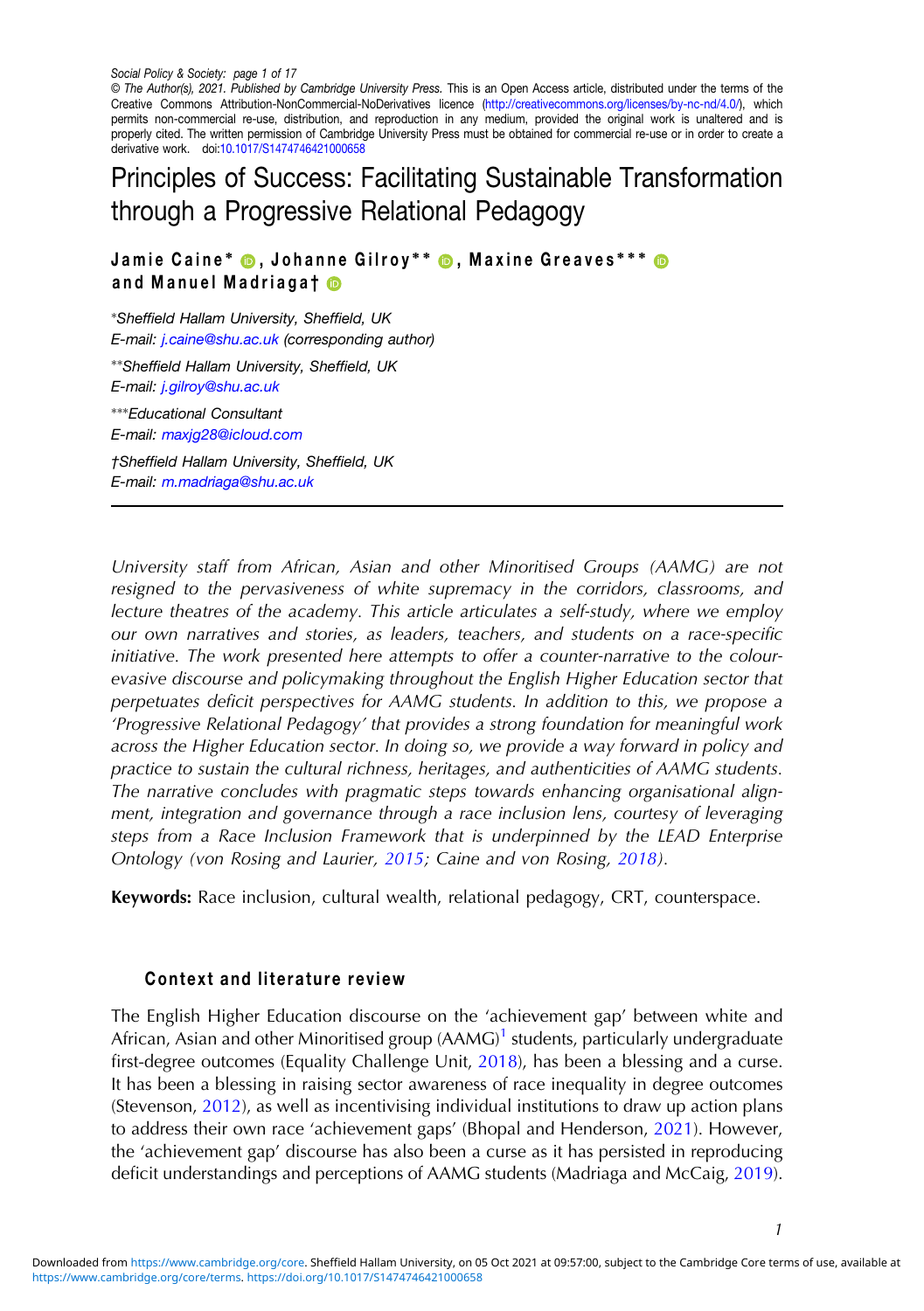Deficit thinking within an education context assumes that students have limitations in facets such as cognitive, motivational and other factors that lead to underachievement. Unfortunately, this deficit perception is the majoritarian narrative (Solórzano and Yosso, [2002](#page-16-0)), the dominant narrative, that informs policy and practice.

This majoritarian narrative has unfortunately taken hold in much policy-making in the English Higher Education sector. This is due to a hands-off approach from the state. There is equality legislation, such as the Equality Act 2010, to ensure people from AAMG have equal access and opportunities. However, even twenty years after the MacPherson Report, institutional racism endures in English education (Gillborn et al., [2017](#page-15-0)). The higher education sector is seemingly divided, where the presence of AAMG students is more visibly represented in 'lower status' rather than 'prestigious' universities (Boliver, [2013](#page-14-0); McCaig, [2018\)](#page-16-0). Currently, the higher education regulator, the Office for Students, has taken a laissez-faire approach towards addressing racial inequalities in the sector. Although the Access and Participation Plans (APP) increase the documented narratives forwarded by Higher Education Institutes (HEIs) covering aspects of race, there is still an absence of being held to account for the continuous racial inequalities that exist within HEIs. The regulator, as of yet, has not suggested any penalties, legal or financial, to those institutions with persistent racial gap inequalities. However, it has released information to the public, listing institutions with the biggest gaps in degree outcomes between 'home' British black (inclusive of those categorised as British African and British Caribbean) and white students (Adams, [2019](#page-14-0)).

With the regulator's hands-off approach, individual HEIs are left to themselves to determine the extent of tackling their own racial inequities, particularly among staff and the student body. There is a colour-evasiveness (Annamma et al., [2017\)](#page-14-0), an avoidance of explaining persistent race inequalities with institutional racism, and white supremacy throughout the education sector. This is mostly done under the banner of setting an inclusion agenda rather than addressing racism head-on (see McDuff et al., [2018;](#page-16-0) McDuff et al., [2020\)](#page-16-0). The colour-evasiveness of the inclusion agenda to address race inequalities and inequities leaves white supremacy and the legacy of colonialism unmarked. Whiteness pervades, casting the cultural differences of AAMG students to the side as deficits to learning.

To counter this majoritarian, colour-evasive narrative, critical race theory (CRT) is foregrounded here. CRT emerged out of US legal scholarship (Matsuda, [1987;](#page-16-0) Crenshaw, [1991](#page-15-0); Bell, [1992\)](#page-14-0). It has then crossed disciplinary boundaries and entered education via Ladson-Billings and Tate's ([1995\)](#page-16-0) seminal paper. There are core central tenets of CRT work in inclusive education of challenging notions of education being neutral and meritocratic. Centralising the experiential knowledge of CRT researchers opposes the distortion of AAMG experiences which foregrounds intersectionality as race and racisms (Solórzano and Yosso, [2002](#page-16-0): 25-27). Building on this tradition, the likes of Doharty ([2018\)](#page-15-0), Gillborn [\(2008](#page-15-0)), Joseph-Salisbury ([2019\)](#page-15-0), Rollock [\(2012](#page-16-0)), and Sian ([2019\)](#page-16-0) have advanced CRT work in education within the English context.

Out of CRT in education, the work of Yosso [\(2005](#page-17-0)) and the contribution of cultural wealth has come to the fore as a counter-narrative to the colour-evasive narrative which heralds the beauty, the wealth, the cultural and linguistic differences that AAMG students bring to a classroom. This emphasis on cultural wealth is juxtaposed to Bourdieu's capitals that can reproduce deficit perceptions of AAMG students and simultaneously be raceevasive (Wallace, [2017](#page-17-0)). This emphasis on 'cultural wealth' reflects the lineage of pedagogical approaches to 'cultivate genius' among AAMG students (Muhammad, [2020](#page-16-0)), such as culturally relevant pedagogy (Ladson-Billings, [1994\)](#page-15-0), culturally-sustaining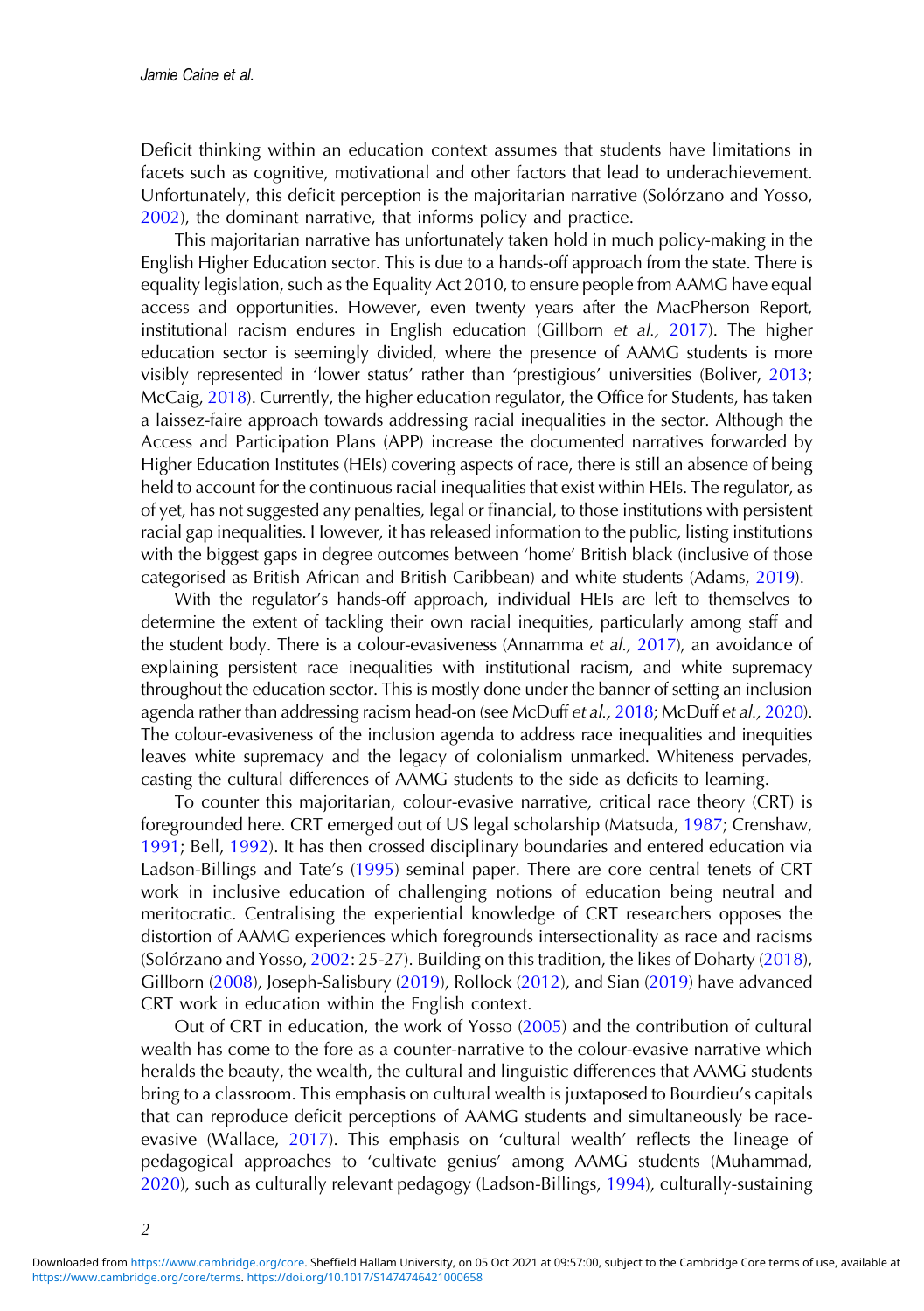pedagogies (Paris and Alim, [2014\)](#page-16-0), reality pedagogy (Emdin, [2016\)](#page-15-0), and abolitionist teaching (Love, [2019\)](#page-16-0). Many of these approaches centre the lives of AAMG students, but not necessarily in the context of higher education.

## Principles of Success (PoS)

Principles of Success (PoS) is an organic progressive change strategy centred upon enhancing race inclusion. It is developed by three of the named AAMG authors possessing expertise in academic programme development, teaching and learning, community development and careers and employability. The organisational cultural dynamics surrounding the inception of PoS was heavily influenced by a legacy of multiple task and finish projects within different faculties across the university. Through analysis of these projects, it became clear that there was a distinct lack of enhancing the sense of belonging, leveraging cultural wealth and the absence of a clear integrated progressive approach that aligned with the strategic priorities of the university. PoS initiated with providing solution-focussed workshops during the academic year 2018-2019, working with students as partners in order to facilitate a strategic and action-orientated means of creating sustainable change. The outcomes of these workshops informed the development of four strategic work streams; (1) Student Self, (2) Staff and Organisational Development, (3) Research and (4) Culture.

In the academic year 2019-2020, work stream (1) developed into the PoS Student Leadership Programme for AAMG students. The development of the other three work streams followed work stream (1). Work stream (1) and (2) form the structure for the selfstudy section of this article. The Leadership Programme attracted 150 applications from AAMG students across the university. Recruitment occurred during induction week, where the programme was promoted in several courses ranging across the faculties of the university. This process revealed the lack of racial awareness and appreciation of students' diverse backgrounds amongst some colleagues. Seeing students alienated within a cohort with no attempt to build an inclusive environment provided more motivation towards delivering the Leadership programme.

Despite the lack of understanding and support from Senior Leadership who seemed to think that such a programme would 'create a ghetto', the programme was welcomed and encouraged by Heads of Departments across the university. Through deploying a forensic admission process, we accepted fifty students onto the programme. Students were accepted from first-year undergraduates up to those at postgraduate level. We accommodated a diverse mix of students considering gender, sexual orientation, disability, and cultural background. The programme consisted of ten three-hour seminars designed to leverage student cultural wealth, enabling them to be their authentic selves. We embodied an organic, students-as-partners approach which at its heart integrated an innovative relational pedagogy. The course included, but was not limited to, facilitating the following outcomes: enhancing confidence and self-leadership, enabling proactive ownership of participant career narrative, improving employability, and developing professional networks within and outside of AAMG professionals and advocates.

We have been encouraged by the students who took part in the programme, particularly with the knowledge that all final-year undergraduates achieved at least a 2.1 or 1st degree classification degree. All students who successfully completed the scheme demonstrated leadership in various capacities, such as student course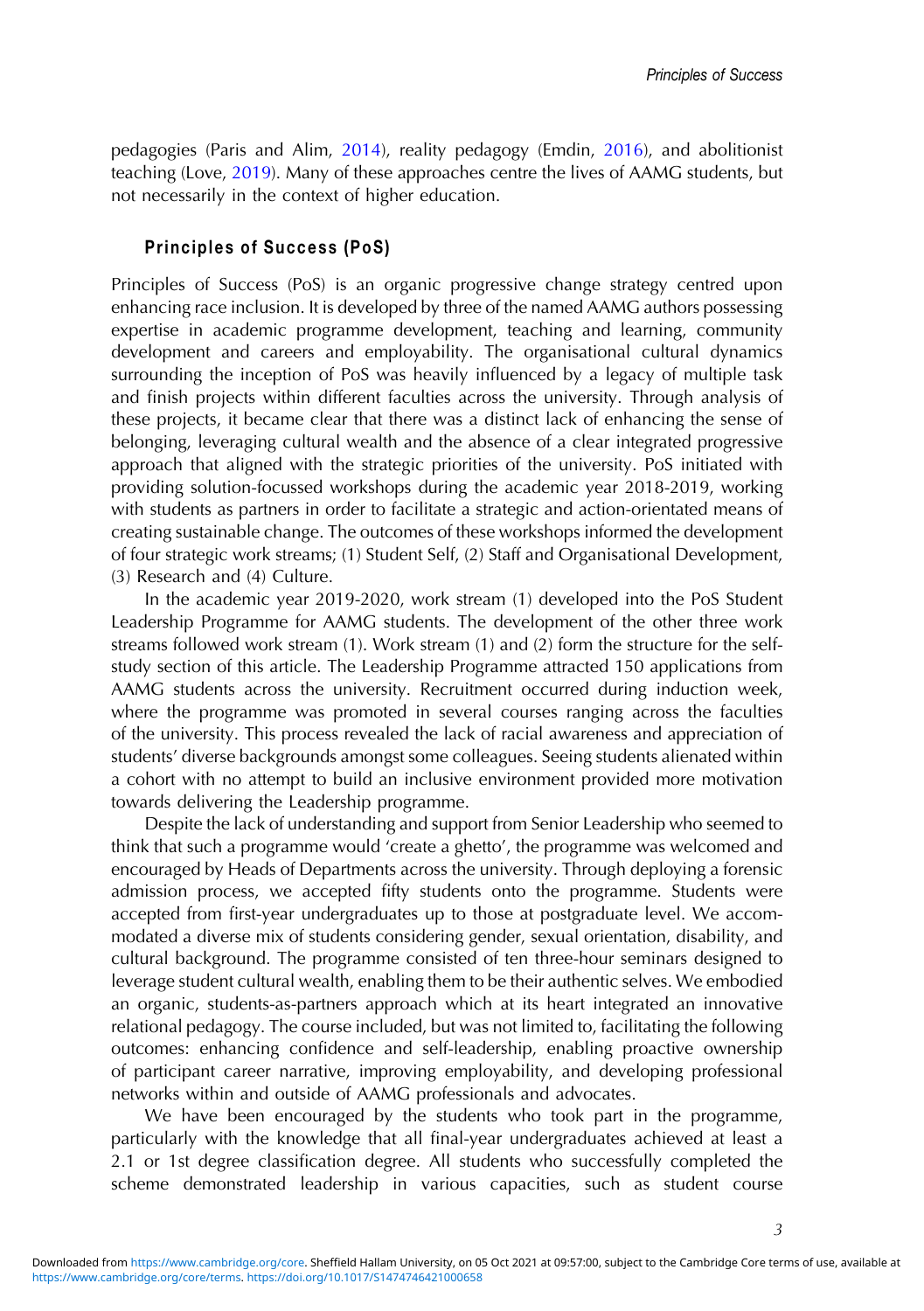representatives, student employability mentors, NHS volunteers for dementia patients, and in community development initiatives. Some of them even supported widening access work to HE initiatives to inspire and raise aspirations of local secondary students from working-class areas to further their education.

Action has been taken by AAMG staff and students, similarly to 'the fugitive' in Moten and Harney's (2013) undercommons. These AAMG staff find sanctuary amongst themselves and their students where the work 'is as necessary as it is unwelcome' (Moten and Harney, [2013](#page-16-0): 101–102). However, those who do such fugitive work with genuine intentions need to examine their own practices to constantly improve and be inspired to inspire others (Milner, [2007](#page-16-0)). It is through an ethic of love (hooks, [1995\)](#page-15-0), through which PoS has been developed.

Inspired by the work of Milner ([2007\)](#page-16-0), we are taking a step back in examining our roles in the initiative and conducting a self-study. The questions informing this self-study are: (1) how have our own racialised experiences influenced the development and leadership of PoS? (2) How did student participants perceive PoS? (3) How did the Student Self workstream of PoS inform the development of a 'Progressive Relational Pedagogy' and (4) How does the Progressive Relational Pedagogy inform Staff and Organisational Development?

# Methods

In order to address the research questions above, the methods for this study include: (1) the self-study of three staff who led and facilitated in PoS; and (2) the gathering of a half-dozen student participant views of PoS via one-to-one interviews. The self-study aspect of this research has been guided by the work of Milner [\(2007](#page-16-0)). He systematically reflected upon his own teaching practice, as a black instructor, to get the majority of his white students (in the USA context) on a teacher education module to engage with, discuss, and understand the complexities of racism. Milner's approach to self-study is derived from narrative inquiry, particularly the work of Connelly and Clandinin ([1990\)](#page-15-0). As Milner reflected ([2007:](#page-16-0) 592):

I attempted to capture the multiple stories around race that I experienced as a way to better understand my own practice (my curriculum decisions) as well as to shed light on the multiple tensions inherent in living and experiencing racism in a multicultural society. Moreover, I attempted to help the students in my course become aware of how their own experiences shape the curriculum.

Although we adopt Milner's self-study for this work, we were aware of our different context, an English university, and that our initiative was race-specific for the benefit of AAMG students. An account evaluating the pre-, during-, and post-delivery was provided by the self-study of the three university staff who led and delivered PoS. They are represented with one voice in the findings. Through several meetings after the completion of PoS in 2020, the three facilitators met with Manuel to reflect on evaluation of the initiative and capturing the student voice. Although they already had data such as student evaluations, the PoS facilitators were keen on creating some distance between themselves and students to capture the student voice. Manuel, who has no ties to PoS and the students, was brought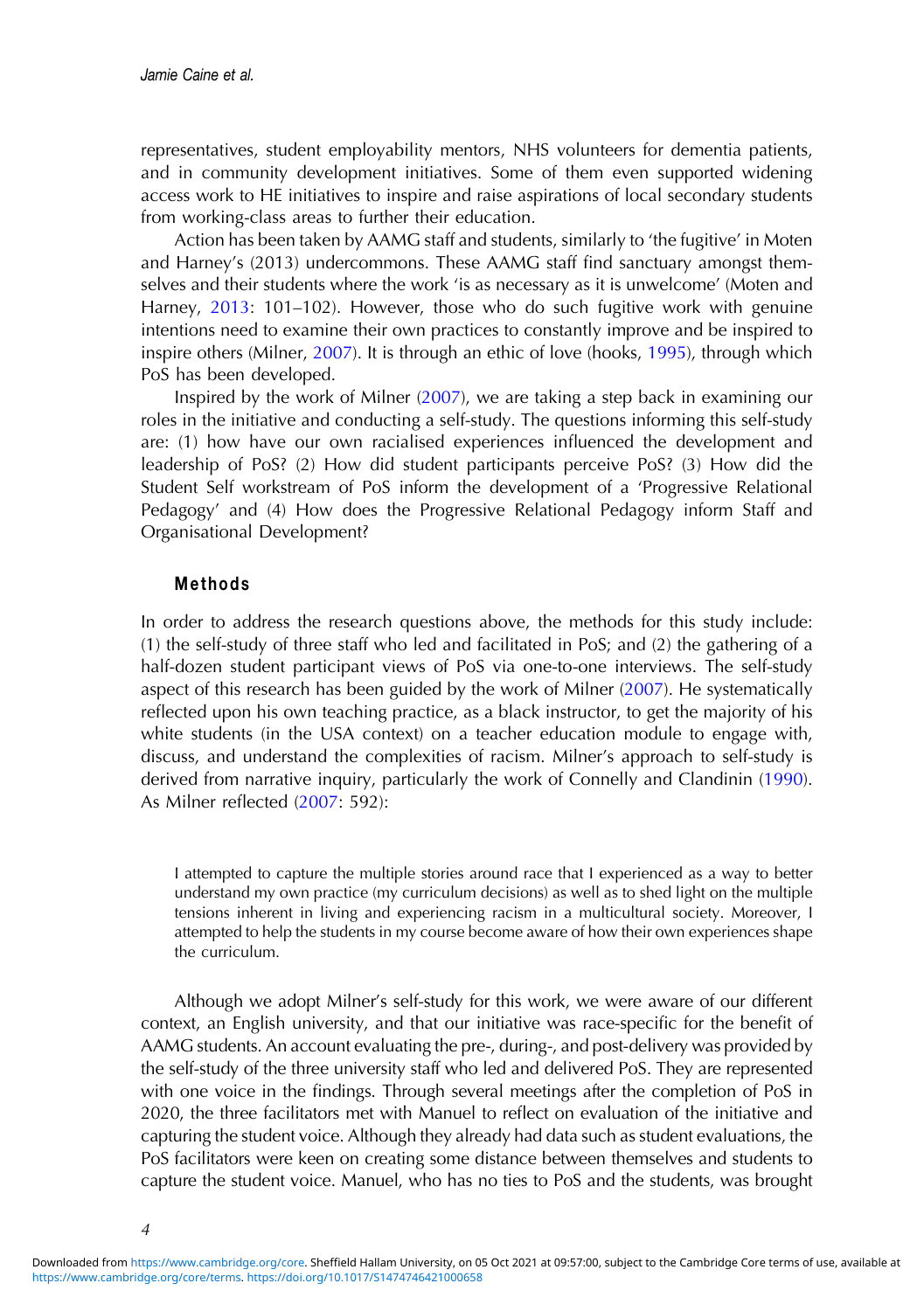into the fold to interview students who took part. In these preliminary discussions initially to discuss capturing the student voice, the three facilitators reflected upon the scheme and their delivery. The notes from these meetings, sometimes recorded over Zoom, form the basis of the presentation of the staff self-study as one voice below.

Unlike the staff self-study, the student experience of the initiative is presented as a counter-story within the critical race theory education tradition of composite character (Solórzano and Yosso, 2001; [2002;](#page-16-0) Harper, [2009;](#page-16-0) Patton and Catching, 2009; Hughes and Giles, [2010;](#page-15-0) Milner and Howard, [2013\)](#page-16-0). There are a few reasons for employing a composite character to present the student experience: (1) it places experiential knowl-edge and experiences of racism at the centre (Solórzano and Yosso, [2001](#page-16-0); Milner, [2007\)](#page-16-0); (2) it ensures the anonymity of students' experiences with the use of composite characters (Patton and Catching, [2009](#page-16-0)); and (3) compositing is 'helpful in bringing in similar themes that arose across narratives to present a more cogent picture of participant experiences' inviting 'readers into the lives of composite characters that explicate' the pervasiveness of white supremacy in the academy (Patton and Catching, [2009](#page-16-0): 717).

There were fourteen students who released their names to the three facilitators of PoS for Manuel to make contact for them to be interviewed. Out of the fourteen contacted, six students replied to be interviewed. The interviews lasted from twenty minutes to an hour. The interviews were then transcribed via the dictation option on Microsoft Word. While an imperfect transcribing and less costly process, the dictation option allowed for Manuel carefully to listen to the audio and tease out themes during transcription. The analysis of the student data has informed the student composite character, Tonie, below. It is important to remind the reader that counter-stories, particularly those below, are not fictional and necessarily representative of all AAMG students. However, they are grounded in actual life experiences, derived from a variety of sources, and combined to tell the experiences of marginalised communities (Patton and Catching, [2009:](#page-16-0) 716). Tonie's vignette below encapsulates the student views gathered about PoS and how it was a place of belonging to reflect upon her own culture, her own values, and how this can become translated into informing her own professional development.

# Findings

Reflective account of students on principles of success (work stream 1)

'Until you know who you are yourself, you can't lead someone' – Tonie.

The student peers at the mobile phone, there remains ten minutes left of the lecture. Tonie lets out a silent, exasperated sigh to not disturb the other students sitting on either side. Today's a Wednesday, approaching lunchtime. Tonie is excited about meeting up with friends for lunch and before they all head off together to the next PoS session in the afternoon. Tonie has not met up with them since returning back from the Christmas holidays. PoS, for her, was a space of belonging.

The PoS session stands in contrast to the current constitution of the lecture theatre in many ways, through Tonie's eyes. Perhaps, the biggest difference is that the majority of students and staff on the accountancy course are white. The PoS staff and guest speakers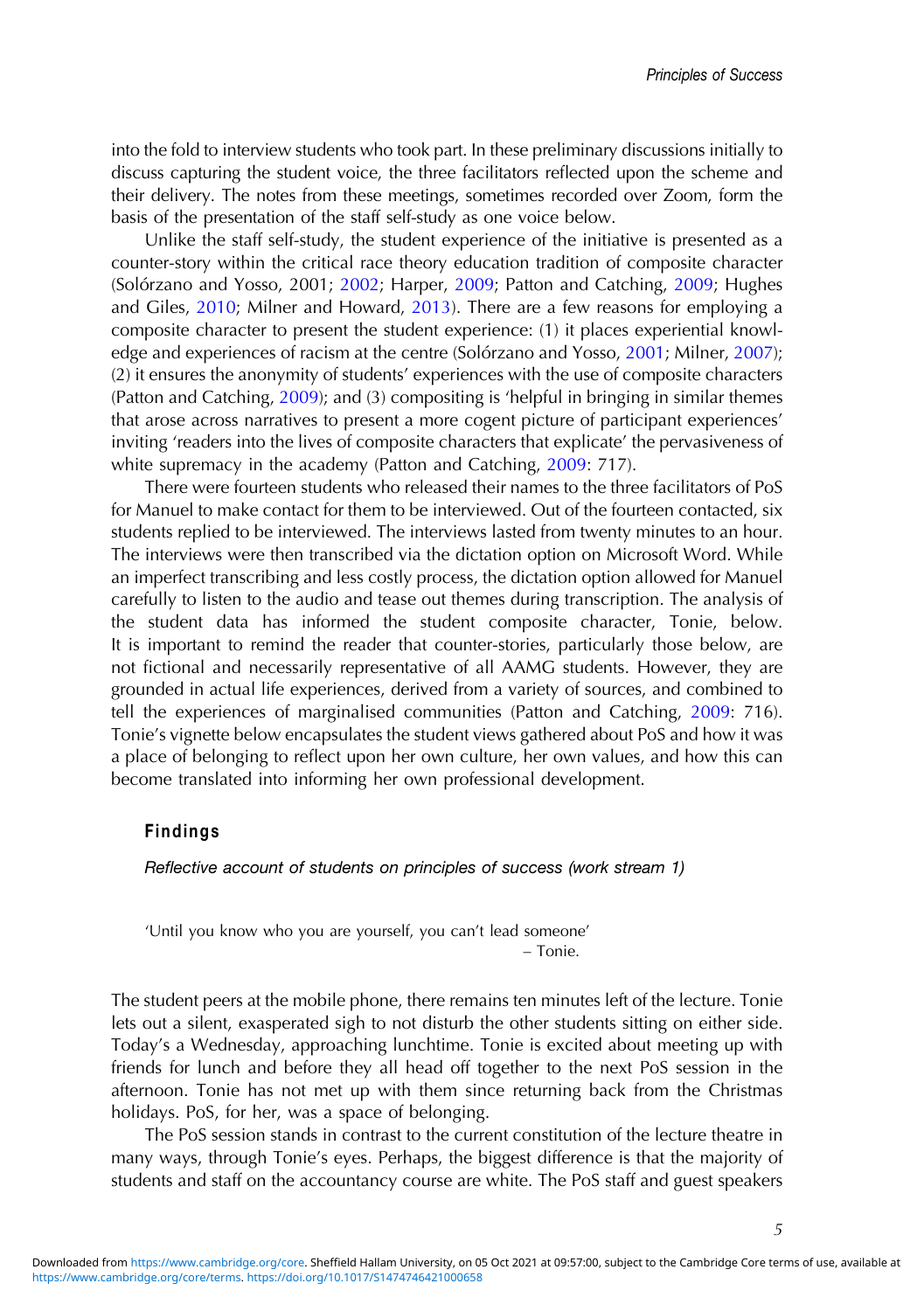mostly hail from Caribbean and African backgrounds. The PoS initiative is aimed at all AAMG students in the university, and this was comforting. The initiative brought students and staff together in a space where certain things like knowledge of holidays and festive events from various cultures were recognised immediately. For students like Tonie, this was significant and meaningful as one can speak openly about their heritage and culture, and it resonates with someone else in the room. This contrasts with the amount of energy and labour it would take to explain these cultural subjectivities to someone on the accountancy course.

PoS did not only offer a place of comfort for students categorised as AAMG, it also offered a sense of belonging and community. Tonie would not hesitate to disclose the loneliness experienced throughout the course and university life until meeting others on PoS. Friendships emerged for Tonie on PoS while in her final year of university. It is better late than never to feel like you belong in university and gain new friends. Perhaps, experiencing PoS in the first year would have been more beneficial in transitioning into university life after arriving from school. However, the PoS did not develop to initially support students in university transitions. It emerged from the hearts of the PoS staff members to enable young AAMG students to become leaders themselves.

The building-up of leadership skills was the central reason for Tonie placing an application to be a part of the PoS programme. Tonie was aware of the programme prior to application through social networks via the student union and black student society. It was all word-of-mouth until an official announcement emerged on the university's virtual learning environment towards the start of final year of study. Once announced, Tonie wasted no time to apply, particularly with a desire to build up professional development and, most importantly, the curriculum vitae for potential employers. After being notified of her successful application, Tonie can vividly recall entering the PoS space for the first time and being inspired and motivated by the leaders, facilitators, and guest speakers of PoS. It was empowering not only to be in the room, but also being equipped with tools and concepts not acquired on the accounting course. The concept of cultural wealth, for Tonie, was the most valuable. It made her self-aware. Not only does it challenge deficit perceptions of Tonie's cultural heritage that are pervasive in the academy, but it offers an empowering sense of self. This is something that Tonie has reflected upon throughout the Christmas break, and would like to share with friends at lunch and with staff members leading the PoS this afternoon. She even recorded her reflections on her mobile phone on the notability app:

Until you know who you are yourself, you can't lead someone. You can't be a leader if you can't even identify, and open up yourself. A lot of the PoS programme was about owning your cultural wealth. This is what I bring to the table, and it may be different from the conventional stuff. Despite maybe meeting a diversity quota or whatever, I'm not just bringing in the academic work and graduating from university. I am also bringing extra cultural experience that someone from a westernised background does not have. And as a leader, and coming from a more cultural background, you could say, I'm a bit more open and receptive to people who understand that sense of understanding and what it feels like – not to be accepted – so you have to listen more.

This feeling of being better equipped and empowered to take on life after graduating was collective. This was exemplified by all PoS students rejecting the institutional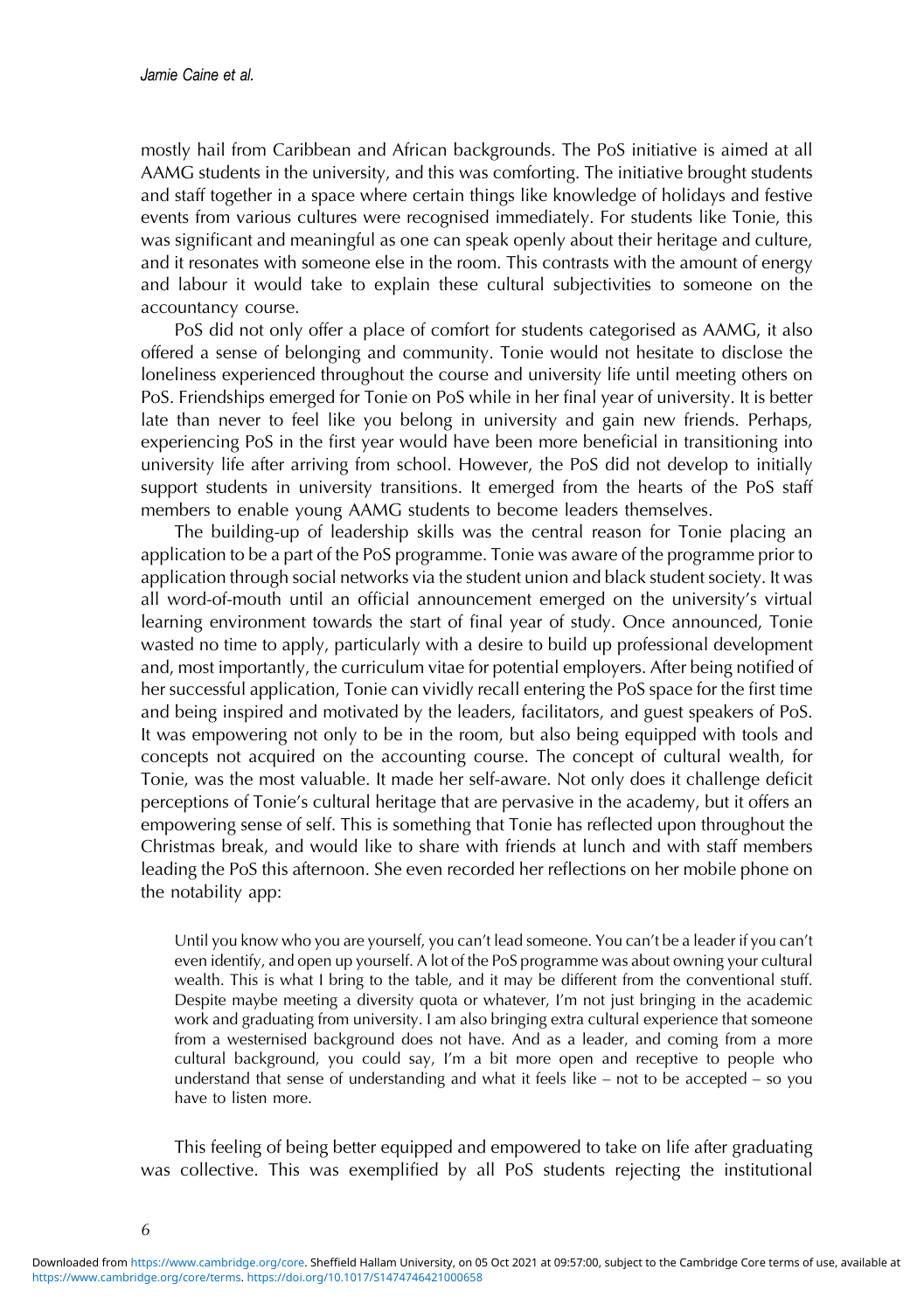category of BME and identifying themselves as students from AAMG backgrounds. Also, Tonie has reflected on new confidence, and aspires to learn of different cultures in and outside of university. Hailing from a Caribbean and African background, Tonie felt more advantaged in contrast to other students on PoS as many of the facilitators and guest speakers shared a similar background. As students begin to close their laptops, ruffle their bags, and close their notebooks throughout the lecture theatre, Tonie is thumbing on the mobile phone a question to take to her newfound friends and staff on PoS: 'How expansive and inclusive can PoS be for our future AAMG students?'

## Self-study of PoS delivery team

Due to limited space, the self-study will provide a condensed narrative through the guise of how PoS developed. It will be presented through the 'Student Self' and 'Staff and Organisational Development' strategic workstreams.

The reader might be thinking this is an emotive reflection and has no place in a social science body of thinking; we reject this stance because it represents the 'normalisation' of academic thinking that has led to a plethora of interventions that have not disrupted the systematic racial inequalities in HE. Papers on tackling under-representation, increasing diversity targeting (Moody and Thomas, [2020\)](#page-16-0), rig-fencing whoops I meant ring-fencing, widening participation, reductive leadership programmes (which are more akin to 'let's teach you to fit in'), widening access, unconscious and or conscious bias training, let's talk about race, the student voice, equal merit, Race Equality Chartermark, value-added and not forgetting targeted recruitment and outreach directly related to 'protected character-istics (Stevenson et al., [2019\)](#page-17-0), all contribute to this process of normalisation.

#### Self-study work stream 1 – student self

In this section of the article, the PoS Delivery team share their reflections on the delivery of the programme, based on their collective experience of thirty-five years of working and navigating within Higher Education. Through the delivery of the programme, it was inspirational to observe how students grew in confidence. Here we are seeking to articulate why the programme was so impactful in its delivery. To aid the understanding of our self-study surrounding the Student Self workstream, we have created relevant themes that together contribute towards the narrative.

#### Cultural wealth and principles of leadership seminars

Based on our collective experience of working in Higher Education, we felt it was of vital importance to provide students with a sense of belonging. We facilitated this in two ways. First, at the beginning of session one, we welcomed students in their native languages to reflect their value and celebrate the diverse backgrounds of the cohort. Secondly, as part of the initial application which students had to complete to be considered for the programme, students were able freely to articulate their ethnicity rather than having to subscribe to predefined categories. The organic descriptor of African, Asian and Other Minoritised Groups (AAMG) emerged from this, reflecting the wider zeitgeist around descriptions of ethnicity which is resulting in an increasing repudiation of the term BME (Fakim and McCauley, [2020\)](#page-15-0).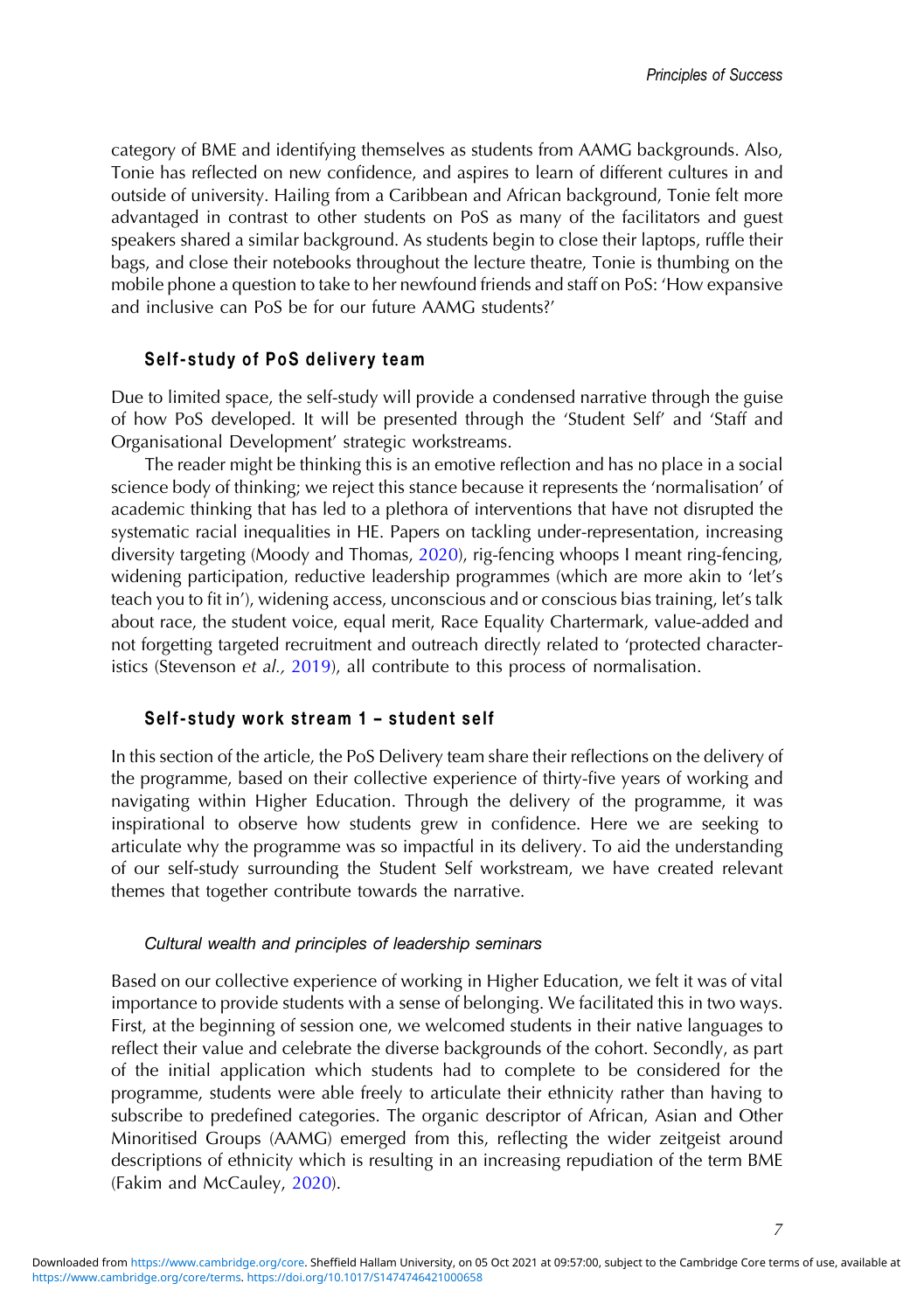|                                                       | <b>Linguistic Capital</b><br>Language and communication<br><b>Skills</b> | <b>Navigational Capital</b><br>The skills and abilities to<br>navigate 'social situations'<br>including education and work | <b>Aspirational Capital</b><br>The 'hopes and dreams'<br>students have | <b>Familial Capital</b><br>Social and personal resources<br>students have; family &<br>community networks | <b>Resistance Capital</b><br>Experiences & legacy of<br>communities of colour in<br>securing equal rights, social<br>just'ce and collective freedom | Social Capital<br>Students' peers & social<br>contacts that students can use<br>to navigate institutions |
|-------------------------------------------------------|--------------------------------------------------------------------------|----------------------------------------------------------------------------------------------------------------------------|------------------------------------------------------------------------|-----------------------------------------------------------------------------------------------------------|-----------------------------------------------------------------------------------------------------------------------------------------------------|----------------------------------------------------------------------------------------------------------|
| Session 1:<br><b>Cultural Capital</b>                 |                                                                          |                                                                                                                            |                                                                        |                                                                                                           |                                                                                                                                                     |                                                                                                          |
| Session 2:<br><b>Principles of</b><br>Self-Leadership |                                                                          |                                                                                                                            |                                                                        |                                                                                                           |                                                                                                                                                     |                                                                                                          |
| Session 3:<br><b>Positive Self-Image</b>              |                                                                          |                                                                                                                            |                                                                        |                                                                                                           |                                                                                                                                                     |                                                                                                          |
| Session 4:<br>Owning your own<br>career narrative     |                                                                          |                                                                                                                            |                                                                        |                                                                                                           |                                                                                                                                                     |                                                                                                          |
| Session 5:<br><b>Making it Happen</b>                 |                                                                          |                                                                                                                            |                                                                        |                                                                                                           |                                                                                                                                                     |                                                                                                          |
| Session 6:<br>Professional<br>Networking              |                                                                          |                                                                                                                            |                                                                        |                                                                                                           |                                                                                                                                                     |                                                                                                          |
| Session 7:<br><b>Career Opportunities</b>             |                                                                          |                                                                                                                            |                                                                        |                                                                                                           |                                                                                                                                                     |                                                                                                          |
| Session &<br>Employer<br><b>Presentations</b>         |                                                                          |                                                                                                                            |                                                                        |                                                                                                           |                                                                                                                                                     |                                                                                                          |
| Session 9:<br><b>Student Presentations</b>            |                                                                          |                                                                                                                            |                                                                        |                                                                                                           |                                                                                                                                                     |                                                                                                          |
| Session 10:<br><b>Graduation Ceremony</b>             |                                                                          |                                                                                                                            |                                                                        |                                                                                                           |                                                                                                                                                     |                                                                                                          |

Figure 1. PoS student self aligned with Yosso's [\(2005\)](#page-17-0) cultural capital model.

We utilised Yosso's cultural wealth model (Yosso, [2005\)](#page-17-0) to enable students to identify and leverage the cultural wealth innate to them and their cultural backgrounds. In so doing we rejected the negative preconceptions inherent in the 'deficit thinking' which we had encountered in relation to AAMG staff and students. The concept of cultural wealth was reinforced throughout the programme, as illustrated in Figure 1. The greyed-out boxes represent how each session reinforced different aspects of Yosso's cultural wealth.

# How the PoS leadership programme develops the cultural wealth of AAMG participants

By sharing our personal and career journeys with the cultural wealth we had developed along the way, this enabled students to recognise their own cultural capital.

As part of our teaching on what is required to be an authentic leader, we introduced students to the concept of the Golden Circle developed by Sinek [\(2009](#page-16-0)) which focuses on how leaders can inspire cooperation, trust and change by communicating their 'why' and their purpose. We referred to habits one and two from the 7 Habits of Highly Effective People (Covey, [2004](#page-15-0)) emphasising beginning with the end in mind. Helmstetter's [\(1990](#page-15-0)) concept of self-talk was integrated with developing your 'super-strengths' (Mindflick, [2018](#page-16-0)) forming a key part of their leadership proposition. It became evident to us that students recognised the importance of taking control of their subconscious mind along with developing self-talk statements to support a positive re-programming of their mindset.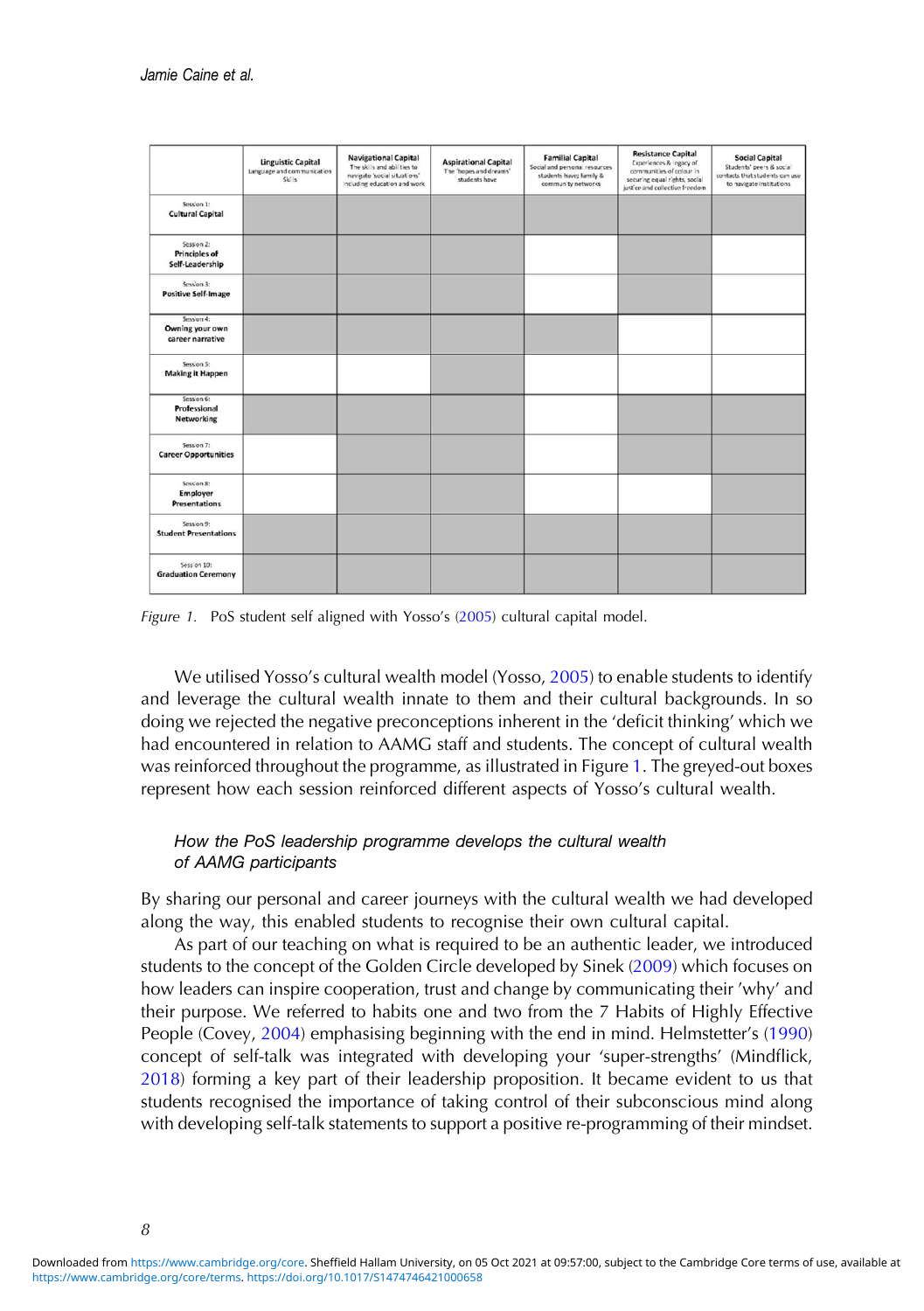#### Self-image and career narrative seminars

Guest speakers from AAMG supported these seminars by outlining their career journeys and the success principles leveraged to enable their authentic selves and navigate successfully in their field. As part of these sessions, we introduced students to the notion of a 'career narrative', partly based on the Careers Construction theory developed by Savickas [\(2005](#page-16-0)). Reference was made to Coleman's ([1996\)](#page-15-0) concept of Performance, Image and Exposure (P.I.E.) in relation to successful career progressions as part of the rationale for students controlling their career narratives.

Different philosophical perspectives on leadership were explored (April and Ephraim, [2006](#page-14-0)) as was Hall's [\(1976](#page-15-0)) theory of low and high context cultures. This facilitated understanding on how culture impacts communication and engagement. The importance of being authentic was emphasised. Students were given the opportunity to consider their cultural wealth, e.g. faith and engagement in leadership project opportunities, facilitated by the programme.

We regarded this session as a turning point for the students. Owning their career narrative was a fundamental prerequisite to enabling them to develop and execute authentic leadership that leveraged their cultural wealth. Furthermore, the students recognised that their cultural wealth was integral to their leadership signature. It was clear to us that an emphasis on 'valuing' disrupts the shackles of normative legacy, rather than intervention, additional support or additional provision. In short, it's purely how much you are willing to invest in your students' 'success', it's about having ethical ambition (Bell, [2002\)](#page-14-0), the acceptance that the complexity of equity does not sit with the individual but firmly within the human structures of power. Once you acknowledge this as a teacher/lecturer/facilitator it's like 'droppin science' (Perkins, [1996](#page-16-0)).

#### Action planning, professional networking and career opportunity seminars

To augment the work on adopting a more positive mindset and reprogramming their selftalk, students were introduced to concepts such as Covey's [\(2004](#page-15-0)) Circle of Influence and Circle of Concern. This encouraged them to move from a reactive to a proactive focus on problems and challenges. There was an emphasis on how to develop SMART action plans and manage critical relationships through Stakeholder Mapping (adapted from Mendelow, [1991](#page-16-0)). Students were asked to consider their 'elevator pitch' and shown how LinkedIn could be a useful platform both to present themselves professionally online and to develop professional networks. They also participated in a speed networking event with AAMG professionals drawn from a diverse range of backgrounds including: Higher Education; Community Development; Learning Mentorship; Social Entrepreneurship; Social Care and Global Wealth Development. Career development models were taught and aligned with the University's employability award.

To enable students to understand that there are various career pathways which they can pursue without jeopardising their authentic self, we facilitated an employer networking event. This featured a range of organisations that value diversity and seek to leverage the cultural wealth of their workforce. The organisations that participated represented the public, private and charitable sectors and many were signatories to the Business in the Community (BITC) Race at Work Charter [\(2020](#page-15-0)). It was clear to us that the students were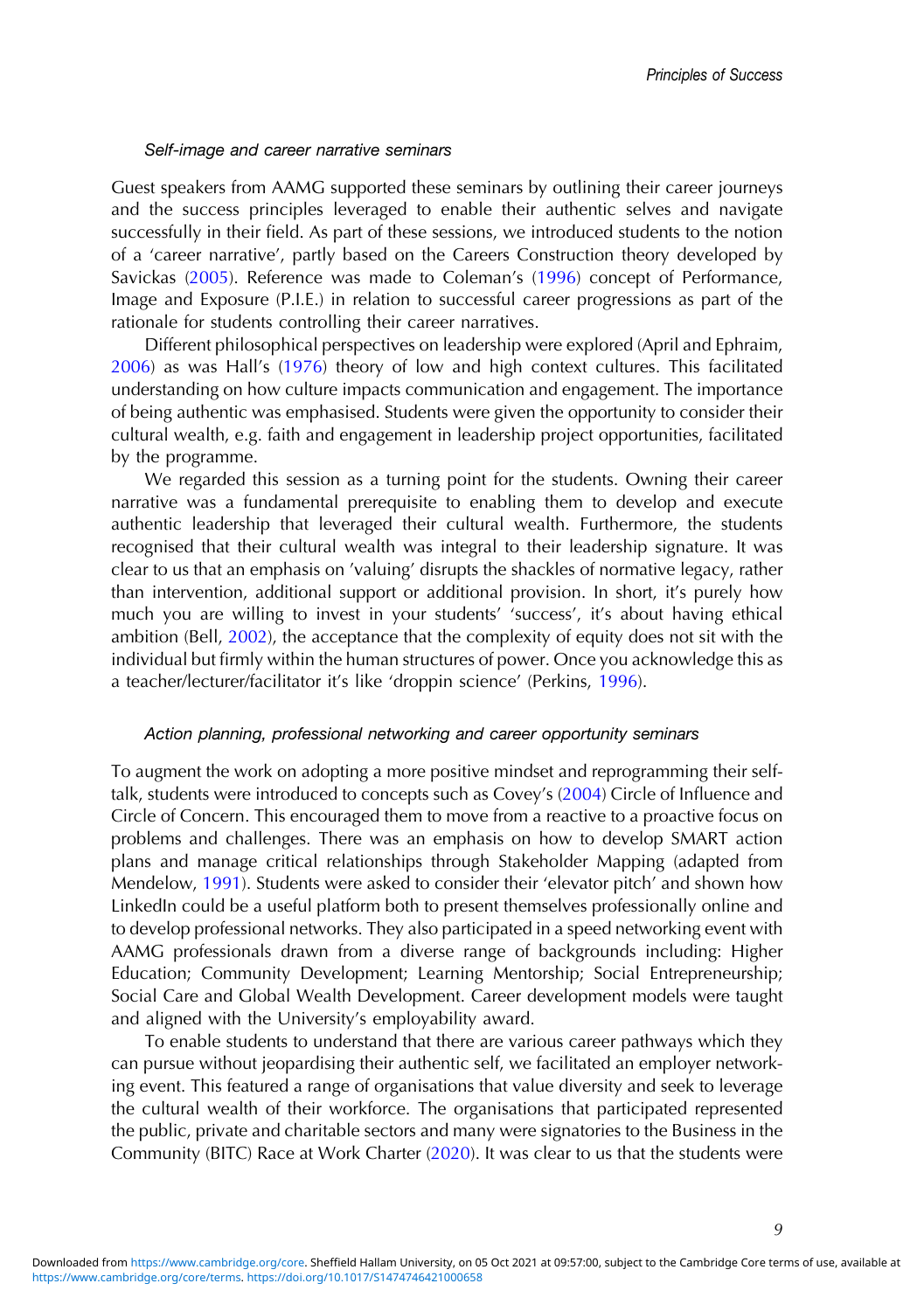empowered by the sheer range of AAMG professionals they had connected with during the seminars and felt inspired and motivated to take ownership of their future.

# Leadership signature presentations

As a prerequisite to graduating from the PoS Leadership programme, students were required to deliver a seven minute presentation in front of an audience of AAMG professionals and advocates. The aim of the presentation was to enable students to articulate their leadership signature, outline their cultural capital, identify which success principles were most relevant to them, how they applied it; and outline how they planned to consolidate on their leadership learning over the next six months (in their academic endeavours and career development). In studying the Leadership seminars, we realised that our marketing campaign, teaching environment and pedagogical approach had already contributed towards creating a safe space which enhanced the students' sense of belonging.

As practitioners it is pivotal for us to impart the learning which we gained from this experience. Prominent in our reflections were:

- 'By us, for us' it was vital that the programme was facilitated by AAMG staff who were authentic in terms of leveraging their cultural wealth and honest and frank about the realities of career navigation within and outside of Higher Education. This influenced the criteria used to select AAMG speakers. The reality is that not everyone from an AAMG background is comfortable in their own skin and willing to represent by sticking their head above the parapet. Some may collude with the status-quo which has ill-served AAMG students and staff all in the name of safety, security and career progression.
- The creation of a safe space that students don't experience on a day-to-day basis the opportunity to share experiences as AAMG students and staff within Higher Education was affirmational and therapeutic in terms of generating progressive and proactive strategies.
- Being comfortable with who you are regardless of cultural or religious affiliations: for example, positioning religious faith as a cultural asset to be leveraged as part of an authentic leadership identity.
- Students experiencing what majorities feel like and how privileged they felt: for example, not being judged based on your ethnic and cultural background.

# The Progressive Relational Pedagogy (PRP)

Inspired by the work of Ladson-Billings [\(1994](#page-15-0)) and Paris and Alim ([2014\)](#page-16-0), we sought to build upon the pedagogical tradition of sustaining our students' culture and heritages in delivering our leadership programme. We combined this with analysis of seminar evaluation data and personal and student reflections for each seminar, to enable us to identify how we could appropriate a relevant relational pedagogy for HE. This drove the creation of a Progressive Relational Pedagogy underpinned by: (1) Sense of Belonging, (2) Student Voice, Value and Cultural Wealth, (3) Globalised Curriculum, and (4) Links to Industry and Community. Through embedding such progressive tenets, students were able to be their authentic selves. Progressing this practice contrasted with teachers who just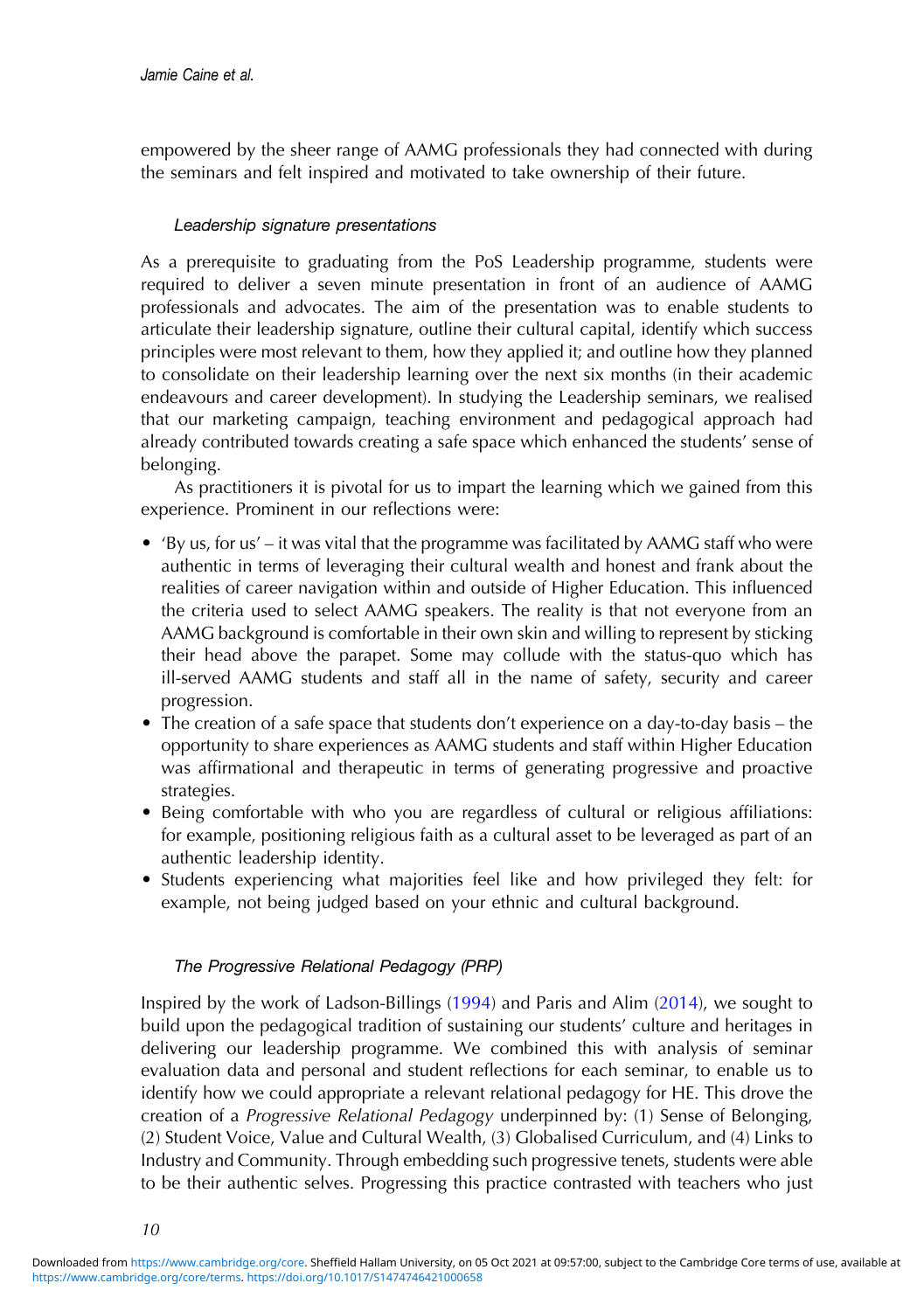cross metaphorical boundaries of racial and ethnic differences, to enable student learning and academic achievement within HE.

# Self-study work stream 2 – staff and organisational development

The intention behind this work stream was to inform the development of staff and the organisation based on the findings and our self study arising from delivering the leadership programme. The four tenets of PRP provided the foundation for PoS to integrate progressive developments in Academic, Professional Services and Student Support Directorates.

From a teaching and learning perspective, this started at a module level wherein Module Leaders across an academic department were supported in evaluating their modules through a PRP lens during designated staff development. This enabled the ability to review course diets in order to identify areas of good practice alongside areas for development and enhancement such as culturally-relevant case studies and facilitating students to afford their cultural wealth into the curriculum and throughout their learning. Initially, the concept of this development was challenged by Subject Group Leaders who seemed not to understand how relational pedagogy could be integrated into a technical subject discipline. However, the most technical subject group proved to be the most progressive during the development, inspiring other subject groups with their short-term solutions on enhancing inclusivity through a PRP lens across their course diets.

From a professional and student services perspective, this supported a tailored review within eleven Functional Teams ranging across Academic and Strategic Employability, Business Operations and Business Engagement Units. Service managers were able to identify gaps in their provision as well as sustainable service improvements with some initial performance indicators. Functional Teams were awakened to the fact they had not considered their services through a PRP lens and that this progressive thinking enabled new ideas and concepts that could enhance the inclusivity of their provision. This included creating clear objectives strategically supporting race inclusion, and reviewing service artefacts (e.g. policies, procedures, practices etc) through the lens of race to ensure a racially-inclusive approach to process execution.

As part of the 'Architectural Intentions' presented by the three PoS facilitators (Caine et al., [2019b](#page-15-0)), the developments with these respected university directorates provided the opportunity for our self-study to identify the opportunity to exercise interdisciplinary practice by integrating works from domain ontology within an informatics context. Ontology enables us to share and reuse meaning (Gruber, [1995](#page-15-0)). It facilitates the definition of concepts and relationships that are essential when attempting to model a domain. Gruber is known to have established ontology within the informatics and computing domain, whilst the routes of ontology lay firmly within social science, based on a philosophical premise; 'the nature of being or reality' (Denzin and Lincoln, [2011\)](#page-15-0). Borst and Borst ([1997](#page-14-0): 12) effectively describes ontology, implying how this can relate to domains outside of social science, suggesting Ontology is a 'formal specification of a shared conceptualisation.'

Like other domains such as Strategy (Caine and von Rosing, [2020](#page-15-0)) and Business Process Management (von Rosing et al., [2015](#page-17-0)), Race Inclusion can also benefit from ontology and a structure that seeks to formalise and facilitate a consistent way of sharing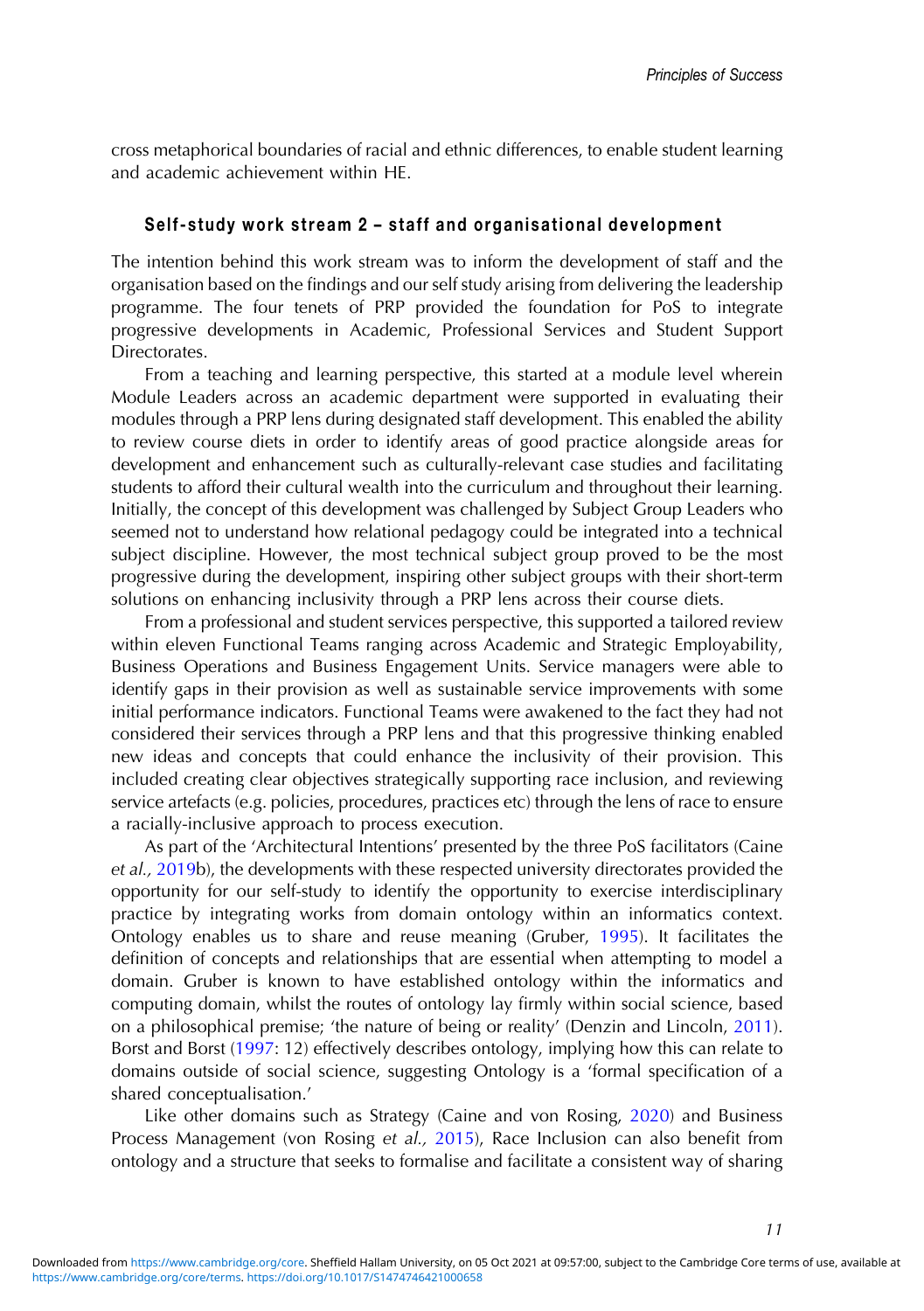<span id="page-12-0"></span>

Figure 2. LEAD Enterprise ontology highlighting relevant ontologies for the race inclusion framework (von Rosing and Laurier, [2015](#page-17-0); Caine and von Rosing, [2018\)](#page-15-0).



Figure 3. Race inclusion framework phases.

meaning within a race context. We used the LEAD Enterprise Ontology (LEO) (von Rosing and Laurier, [2015](#page-17-0); Caine and von Rosing, [2018](#page-15-0)) as a basis for developing this structure.

LEO has evidently been used to underpin the development of Enterprise Standards that support the alignment and integration between strategy, processes, services, gover-nance, and systems (von Rosing et al., [2015](#page-17-0); von Rosing et al., [2016;](#page-17-0) Bach et al., [2017](#page-14-0); von Rosing et al., [2017;](#page-17-0)). It provides the foundation on which the Race Inclusion Framework is built. LEO is a collection of ontologies categorised and classified, providing a structure to share meaning across different domains (von Rosing and Laurier, [2015\)](#page-17-0). This provides the basis for creating new ontologies that can benefit from existing ontologies where applicable (as demonstrated with Race Inclusion Ontology). Figure 2 visualises where LEO is adapted to support the development of the Race Inclusion Framework. The areas highlighted in red are the ontologies that the Race Inclusion Framework is built upon.

The Race Inclusion Framework is an iterative process in which we seek to understand the race inclusion issues, challenges, assumptions as well as the stakeholder requirements and needs. By defining the issues at hand with the desired state, we identify alternative race inclusion ideas, concepts, strategies and solutions that might not instantly be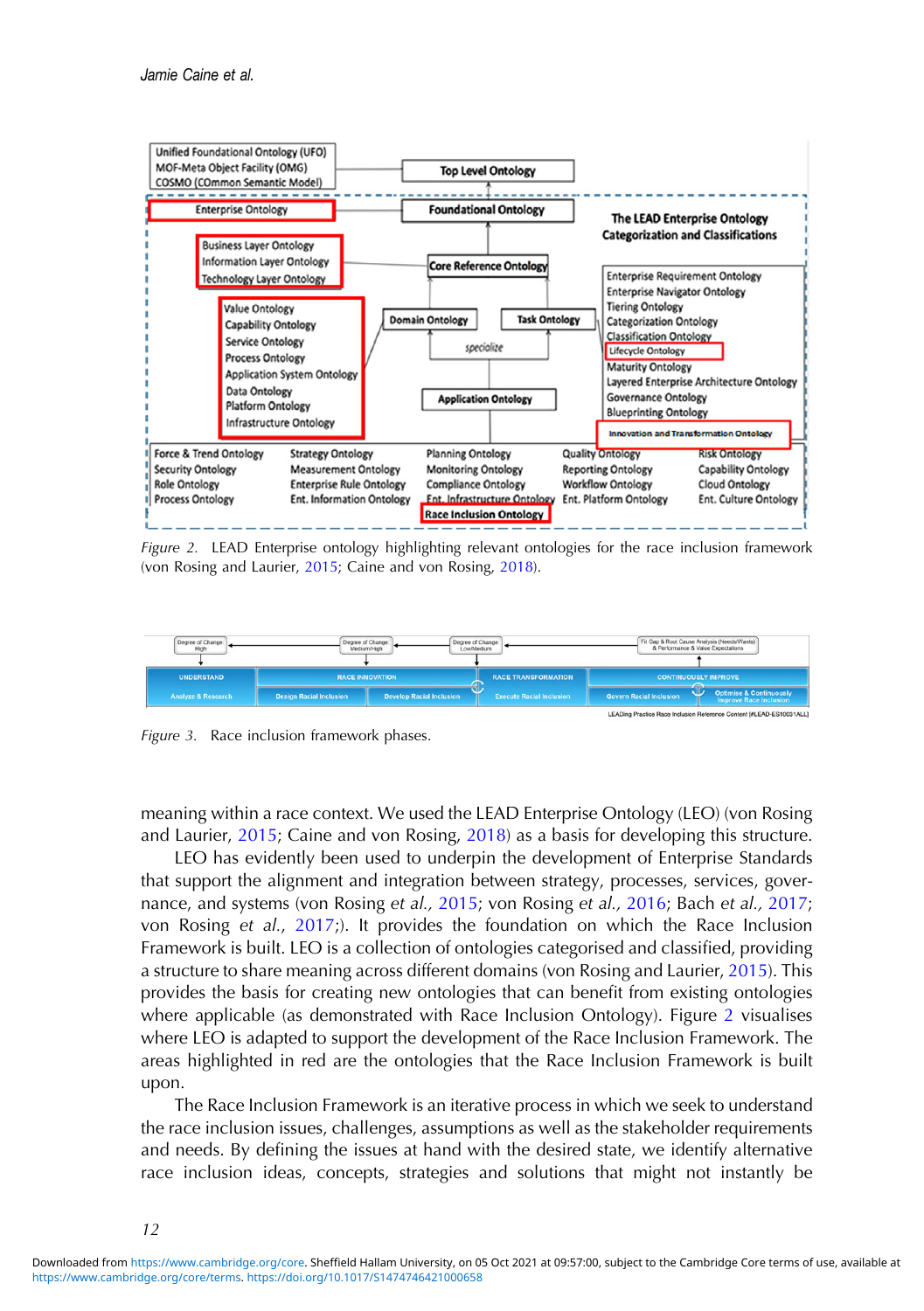<span id="page-13-0"></span>

Figure 4. Race inclusion framework steps.



Figure 5. Race inclusion steps with artefacts, innovation and transformation domains.

apparent with the traditional way of thinking and working. The Framework provides an agile and systemic-based approach to solve the challenges at hand whilst remaining industry and sector neutral. The Staff and Organisational Development work stream is now underpinned with methods taken from the Race Inclusion Framework. The Framework facilitates the ability to translate race strategic priorities into operation, whilst deploying appropriate mechanisms to monitor, manage and continuously improve performance. This supports the ability to attain sustainable transformation (see examples in Bach et al., [2017;](#page-14-0) von Rosing et al., [2017](#page-17-0)).

The Framework consists of phases that are inter-linked, together forming a lifecycle that builds upon the Lifecycle Ontology from the LEO. The four high-level phases include Understand, Race Innovation, Race Transformation and Continuously Improve (Fig. [3\)](#page-12-0).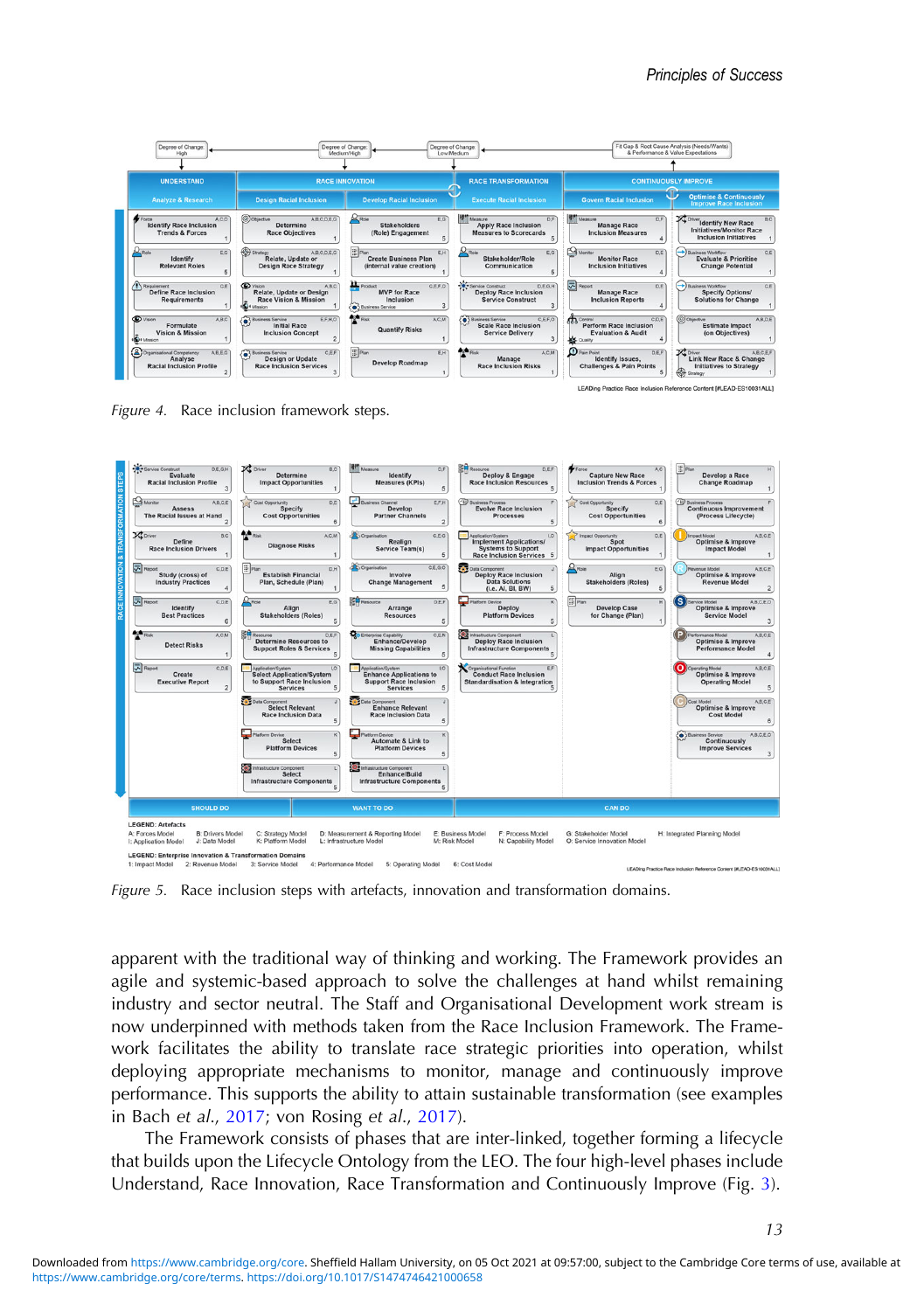<span id="page-14-0"></span>Each phase includes practical steps that can be tailored towards a particular organisational context. Artefacts related to each step provide specific views and models that connect to a specific domain that supports innovation and transformation. The models Impact, Revenue and Service relate to Innovation; whilst Performance, Operating and Cost relate to Transformation (see Figures [4](#page-13-0) and [5](#page-13-0)).

## Conclusion

PoS is evidently an organic and innovative approach that provides a race inclusion action-orientated means of working towards sustainable transformation within HEIs. The Progressive Relational Pedagogy – underpinned by (1) Sense of Belonging, (2) Voice, Value and Cultural Wealth, (3) Globalised Curriculum and (4) Employability Links to Industry and Community – provides a foundation for evaluating and enhancing core practice across Academic and Professional Services and Student Support Directorates. The Race Inclusion Framework provides the ability to integrate the Progressive Relational Pedagogy into an overarching framework that facilitates alignment, integration and governance across an organisation's operational, tactical and strategic tier. The framework has supported PoS in progressing transformational change within a HEI.

# Note

1 We are employing the use of 'African, Asian and other Minoritised group' (AAMG) as it was a descriptor initially coined by the students who participated in the race-specific initiative which is the subject of this article. There is power in self-ascription in countering and rejecting the labels and/or categories cast upon racially marginalised people by the state apparatuses (see Jenkins, [2008](#page-15-0)).

#### References

- Adams, R. (2019) 'Universities must do more for black students, warns watchdog', The Guardian, [https://](https://www.theguardian.com/education/2019/mar/29/english-universities-show-gaps-in-black-students-attainment-data-reveals) [www.theguardian.com/education/2019/mar/29/english-universities-show-gaps-in-black-students-attainment](https://www.theguardian.com/education/2019/mar/29/english-universities-show-gaps-in-black-students-attainment-data-reveals)[data-reveals](https://www.theguardian.com/education/2019/mar/29/english-universities-show-gaps-in-black-students-attainment-data-reveals) [accessed 16.11.2020].
- Annamma, S. A., Jackson, D. D. and Morrison, D. (2017) 'Conceptualizing color-evasiveness: using dis/ ability critical race theory to expand a color-blind racial ideology in education and society', Race Ethnicity and Education, 20, 2, 147–62.
- April, K. and Ephraim, N. (2006) Implementing African Leadership: An Empirical Basis to Move Beyond Theory, UK: Ashridge Business School, [https://www.researchgate.net/publication/242662345\\_](https://www.researchgate.net/publication/242662345_Implementing_African_Leadership_AnEmpirical_Basis_to_Move_Beyond_Theory) [Implementing\\_African\\_Leadership\\_AnEmpirical\\_Basis\\_to\\_Move\\_Beyond\\_Theory](https://www.researchgate.net/publication/242662345_Implementing_African_Leadership_AnEmpirical_Basis_to_Move_Beyond_Theory) [accessed 23.08.2021].
- Bach, B., von Rosing, M., & von Scheel, H. (2017) 'Using ontology and modelling concepts to develop smart applications: example Dutch railway', International Journal of Conceptual Structures and Smart Applications (IJCSSA), 5, 1, 48–69.
- Bell, D. (1992) Faces at the Bottom of the Well, New York: Basic Books.
- Bell, D. (2002) Ethical Ambition Living a Life of Meaning and Worth, London: Bloomsbury Publishing Plc.
- Bhopal, K. and Henderson, H. (2021) 'Competing inequalities: gender versus race in higher education institutions in the UK', Educational Review, 73, 2, 153–69.
- Boliver, V. (2013) 'How fair is access to more prestigious UK universities?', British Journal of Sociology, 64, 2, 344–64.
- Borst, W. N. and Borst, W. (1997) Construction of Engineering Ontologies for Knowledge Sharing and Reuse, Enschede: Centre for Telematics and Information Technology (CTIT).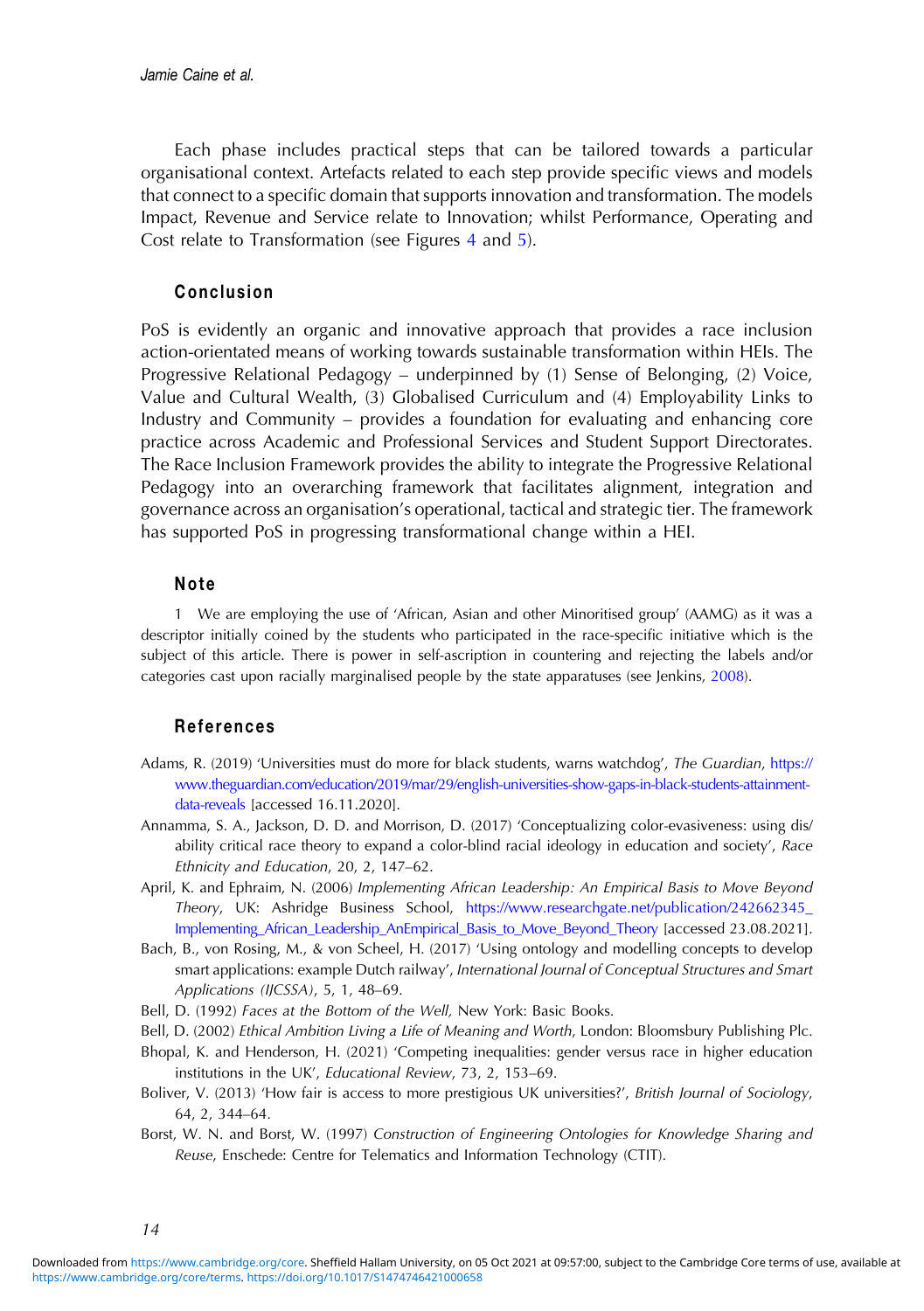- <span id="page-15-0"></span>Business in the Community (2020) Race at Work Charter Signatories, [https://www.bitc.org.uk/race-at-work](https://www.bitc.org.uk/race-at-work-charter-signatories/)[charter-signatories/\[](https://www.bitc.org.uk/race-at-work-charter-signatories/)accessed 23.08.2021].
- Caine, J., Gilroy, J. and Greaves, M. (2019b) 'Principles of success a student centred approach towards developing communities of practice', Paper presented at the Student Retention and Success Symposium, York, [https://www.advance-he.ac.uk/programmes-events/calendar/retention-and-attainment](https://www.advance-he.ac.uk/programmes-events/calendar/retention-and-attainment-symposium-2019)[symposium-2019](https://www.advance-he.ac.uk/programmes-events/calendar/retention-and-attainment-symposium-2019) [accessed 23.08.2021].
- Caine, J. and von Rosing, M. (2018) 'Introducing the strategy lifecycle: using ontology and semiotics to interlink strategy design to strategy execution', in K. Liu, K. Nakata, W. Li and C. Baranauskas (eds.), Digitalisation, Innovation, and Transformation: 18th IFIP WG 8.1 International Conference on Informatics and Semiotics in Organisations, ICISO 2018, Reading, UK, July 16–18, 2018, Proceedings, 136–44.
- Caine, J. and von Rosing, M. (2020) 'The need and requirements to a strategy ontology', CEUR Workshop Proceedings, 70–77, <http://ceur-ws.org/Vol-2574/short7.pdf> [accessed 23.08.2021].
- Coleman, H. (1996) Empowering Yourself: The Organizational Game Revealed, Iowa: Kendall House Publishing.
- Connelly, M. F. and Clandinin, D. J. (1990) 'Stories of experience and narrative inquiry', Educational Researcher, 19, 5, 2–14.
- Covey, S. (2004) The 7 Habits of Highly Effective People: Powerful Lessons in Personal Change, New York, USA: Simon and Schuster.
- Crenshaw, K. (1991) 'Mapping the margins: intersectionality, identity politics, and violence against women of color', Stanford Law Review, 43, 6, 1241.
- Denzin, N. K. and Lincoln, Y. S. (2011) The SAGE Handbook of Qualitative Research (4th edn), Thousand Oaks, California: Sage.
- Doharty, N. (2018) "I felt dead': applying a racial microaggressions framework to black students' experiences of black history month and black History', Race Ethnicity and Education, 22, 1, 110–29.
- Emdin, C. (2016) For White Folks Who Teach in the Hood ... and the Rest of Y'All Too: Reality Pedagogy and Urban Education, Boston, MA: Beacon Press.
- Equality Challenge Unit (2018) Equality in Higher Education: Students Statistical Report 2017, London: Equality Challenge Unit.
- Fakim, N. and McCauley, C. (2020) "Don't call me BAME': why some people are rejecting the term', BBC, <https://www.bbc.co.uk/news/uk-53194376> [accessed 23.08.2021].
- Gillborn, D. (2008) Racism and Education: Coincidence or Conspiracy?, Abingdon: Routledge.
- Gillborn, D., Demack, S., Rollock, N. and Warmington, P. (2017) 'Moving the goalposts: education policy and 25 years of the black/white achievement gap', British Educational Research Journal, 43, 5, 848–74.
- Gruber, T. R. (1995) 'Toward principles for the design of ontologies used for knowledge sharing?', International Journal of Human-Computer Studies, 43, 5–6, 907–28.
- Hall, E. T. (1976) Beyond Culture, New York, NY: Doubleday.
- Harper, S. R. (2009) 'Niggers no more: a critical race counternarrative on black male student achievement at predominantly white colleges and universities', International Journal of Qualitative Studies in Education, 22, 6, 697–712.
- Helmstetter, S. (1990) What to Say When You Talk to Your Self, New York: Simon and Schuster.

hooks, b. (1995) Killing Rage, New York: Henry Holt.

- Hughes, R. and Giles, M. (2010) 'CRiT walking in higher education: activating critical race theory in the academy', Race, Ethnicity and Education, 13, 1, 41–57.
- Jenkins, R. (2008) Rethinking Ethnicity, London: Sage.
- Joseph-Salisbury, R. (2019) 'Institutionalised whiteness, racial microaggressions and black bodies out of place in higher education', Whiteness and Education, 4, 1, 1–17.
- Ladson-Billings, G. (1994) The Dreamkeepers: Successful Teachers of African–American Children, San Francisco: Jossey-Bass.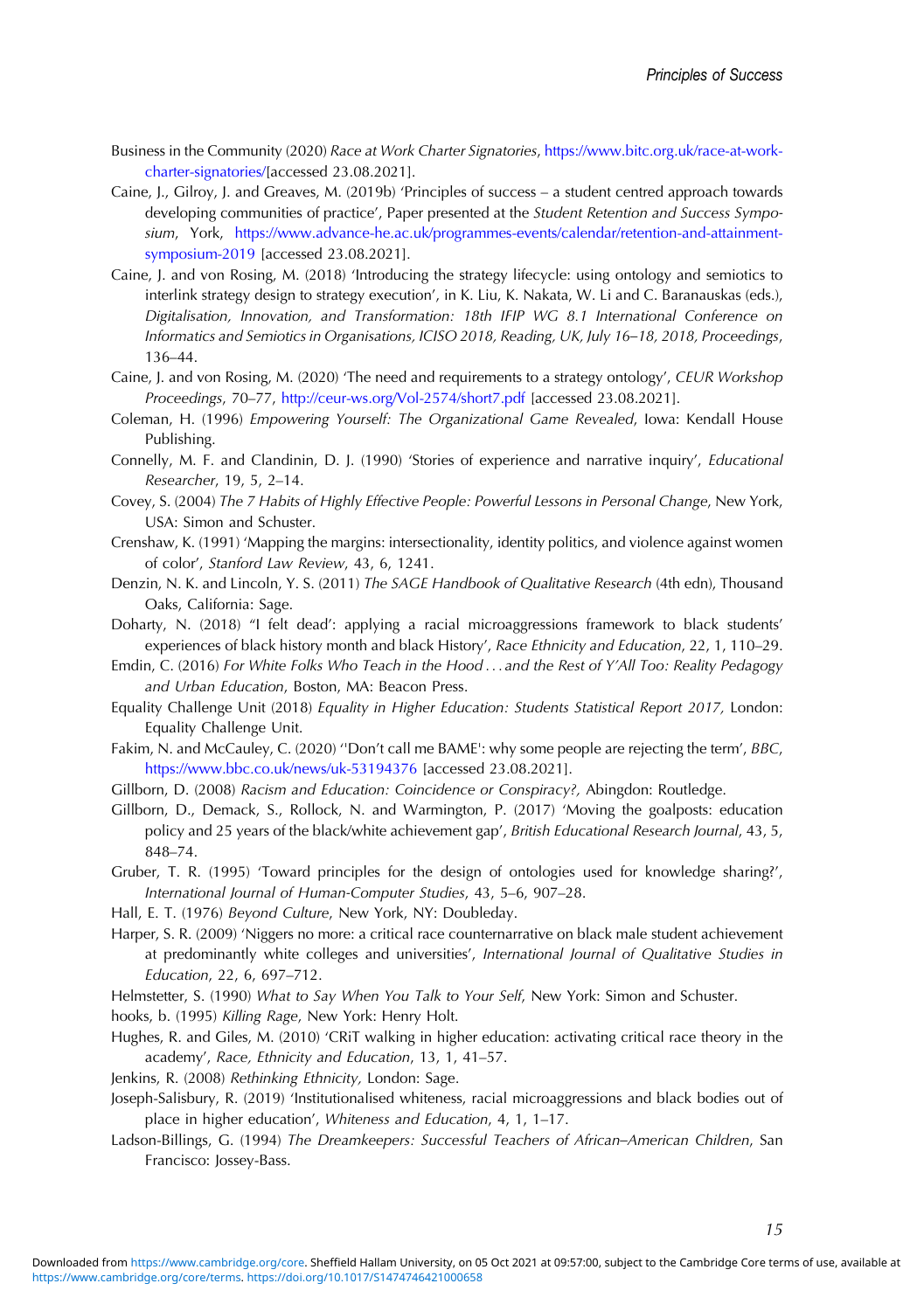- <span id="page-16-0"></span>Ladson-Billings, G. and Tate, W. F. (1995) 'Toward a critical race theory of education', Teachers College Record, 91, 1, 47–68.
- Love, B. J. (2019) We Want to do More Than Survive: Abolitionist Teaching and the Pursuit of Academic Freedom, Boston: Beacon.
- Madriaga, M. and McCaig, C. (2019) 'How international students of colour become black: a story of whiteness in higher education', Teaching in Higher Education, doi: [10.1080/13562517.2019.](https://doi.org/10.1080/13562517.2019.1696300) [1696300](https://doi.org/10.1080/13562517.2019.1696300).
- Matsuda, M. J. (1987) 'Looking to the bottom: critical legal studies and reparations', Harvard Civil Rights— Civil Liberties Law Review, 22, 322–99.
- McCaig, C. (2018) 'English higher education: widening participation and the historical context for system differentiation', in M. Bowl, C. McCaig and J. Hughes (eds.), Equality and Differentiation in Marketised Higher Education: A New Level Playing Field?, Basingstoke: Palgrave.
- McDuff, N., Hughes, A., Tatum, J., Morrow, E. and Ross, F. (2020) 'Improving equality of opportunity in higher education through the adoption of an inclusive curriculum framework', Widening Participation and Lifelong Learning, 22, 2, 83–121.
- McDuff, N., Tatum, J., Beacock, O. and Ross, F. (2018) 'Closing the attainment gap for students from black and minority ethnic backgrounds through institutional change', Widening Participation and Lifelong Learning, 20, 1, 79–101.
- Mendelow, A. L. (1991) 'Environmental scanning: the impact of the stakeholder concept', Proceedings from the Second International Conference on Information Systems, Cambridge, MA, 407–18.
- Milner, H. R. (2007) 'Race, narrative inquiry, and self-study in curriculum and teacher education', Education and Urban Society, 39, 4, 584–609.
- Milner IV, H. R. and Howard, T. C. (2013) 'Counter-narrative as method: race, policy and research for teacher education', Race Ethnicity and Education, 16, 4, 536–61.
- Mindflick (2018) Spotlight, [https://blogs.shu.ac.uk/hallamleaders/](https://blogs.shu.ac.uk/hallamleaders/files/2018/04/Sample-Spotlight.pdf)files/2018/04/Sample-Spotlight.pdf [accessed 23.08.2021].
- Moody, J. and Thomas, L. (2020) 'Increasing diversity, tackling underrepresentation of protected student groups in higher education', Advance HE, [https://www.advance-he.ac.uk/knowledge-hub/increasing](https://www.advance-he.ac.uk/knowledge-hub/increasing-diversity-tackling-underrepresentation-protected-student-groups-higher)[diversity-tackling-underrepresentation-protected-student-groups-higher](https://www.advance-he.ac.uk/knowledge-hub/increasing-diversity-tackling-underrepresentation-protected-student-groups-higher) [accessed 13.07.2021].
- Moten, F. and Harney, S. (2013) 'The university and the undercommons: seven theses', Social Text, 22, 2, 101–15.
- Muhammad, G. (2020) Cultivating Genius: An Equity Framework for Culturally and Historically Responsive Literacy, New York: Scholastic.
- Paris, D. and Alim, H. S. (2014) 'What are we seeking to sustain through culturally sustaining pedagogy? A loving critique forward', Harvard Educational Review, 84, 1, 85–100.
- Patton, L. D. and Catching, C. (2009) 'Teaching while black: narratives of African American student affairs faculty', International Journal of Qualitative Studies in Education, 22, 6, 713–28.
- Perkins, W. E. (1996) Dropping Science Critical Essays on Rap Music and Hip-Hop Culture, Philadelphia: Temple University Press.
- Rollock, N. (2012) 'The invisibility of race: intersectional reflections on the liminal space of alterity', Race Ethnicity and Education, 15, 1, 65–84.
- Savickas, M. L. (2005) 'The theory and practice of career construction', in S. D. Brown and R. W. Lent (eds.), Career Development and Counselling: Putting Theory and Research to Work, Hoboken, NJ: Wiley, 42–70.
- Sian, K. P. (2019) Navigating Institutional Racism in British Universities, Basingstoke: Palgrave Macmillan.
- Sinek, S. (2009) Start With Why: How Great Leaders Inspire Everyone to Take Action, New York: Portfolio/ Penguin.
- Solórzano, D. G. and Yosso, T. J. (2001) 'Critical race and LatCrit theory and method: counter-storytelling', International Journal of Qualitative Studies in Education, 14, 4, 471–95.
- Solórzano, D. G. and Yosso, T. J. (2002) 'Critical race methodology: counter-storytelling as an analytical framework for education research', Qualitative Inquiry, 8, 1, 23–44.